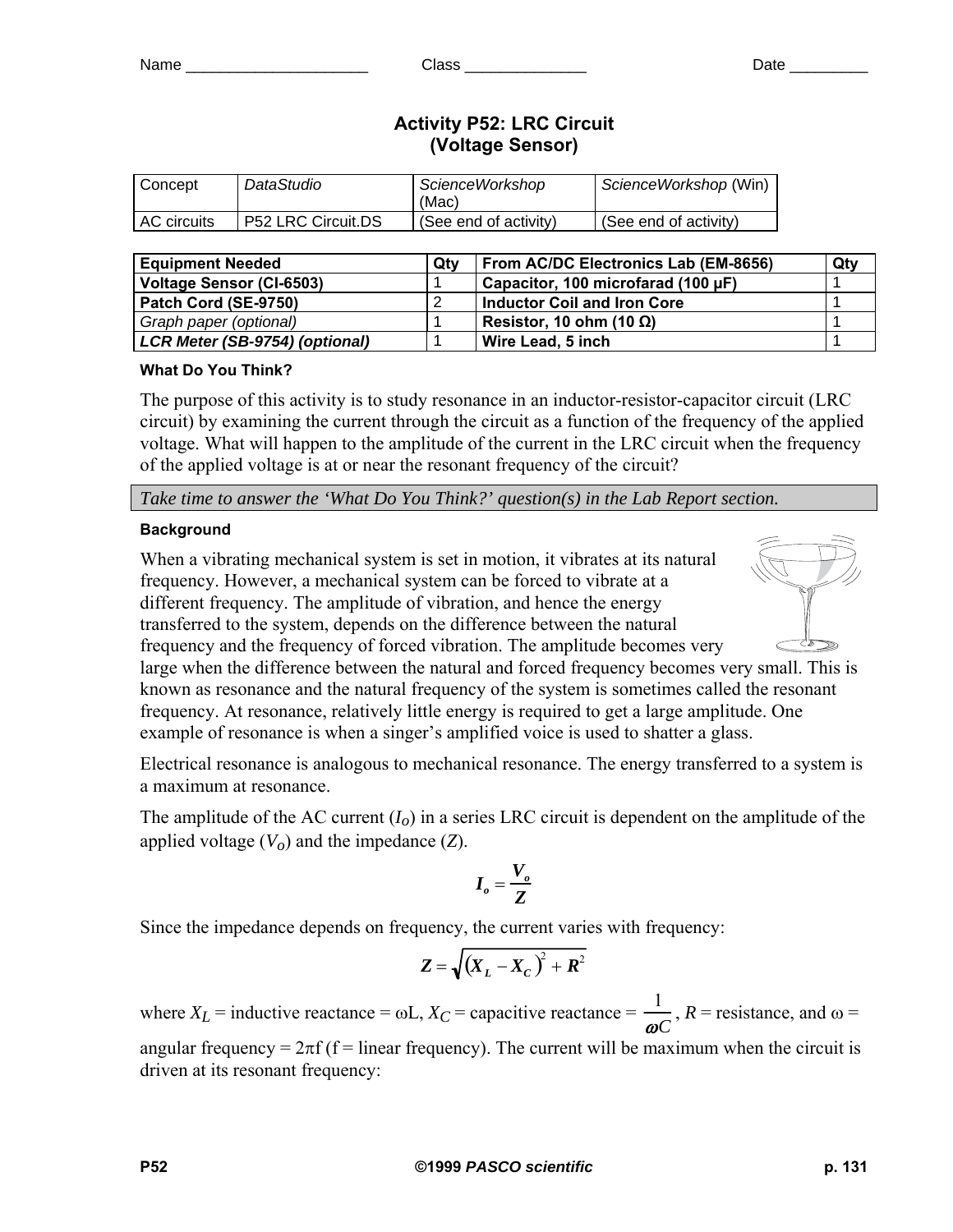**THINK SAFETY ACT SAFELY BE SAFE!** 

$$
\omega_{res} = \frac{1}{\sqrt{LC}}
$$

One can show that, at resonance,  $X_L = X_C$  and thus the impedance (*Z*) is reduced to R. At resonance, the impedance is the lowest value possible and the current will be the largest value possible.

## **SAFETY REMINDER**

• Follow all safety instructions.

### **For You To Do**

Use the 'Output' feature of the *ScienceWorkshop* interface to produce an alternating current through the LRC circuit. Use the Voltage Sensor to measure the voltage drop (potential difference) across the resistor in the circuit.

The amplitude of the current depends on the impedance in the circuit, which varies with frequency. Calculate the theoretical resonant frequency for your circuit. Use the *ScienceWorkshop* or *DataStudio* program to control the frequency. If the current is a maximum at the resonant frequency and is less than maximum for greater or lesser frequencies, the current should peak at the resonant frequency. Determine the amplitude of the current through the resistor and then plot current versus frequency. The current can be determined from the ratio of the resistor voltage to the resistance. Compare the theoretical resonant frequency to your measured resonant frequency.

Also, investigate the phase relationship between the applied voltage and the resistor voltage as you vary the frequency.

Use *DataStudio* or *ScienceWorkshop* to record and display both the applied voltage and the resistor voltage.

## **PART I: Computer Setup**

- 1. Connect the *ScienceWorkshop* interface to the computer, turn on the interface, and turn on the computer.
- 2. Connect the Voltage Sensor to Analog Channel B.
- 3. Connect banana plug patch cords into the 'OUTPUT' ports on the interface.
- 4. Open the document titled as shown:

| DataStudio                | ScienceWorkshop (Mac) | ScienceWorkshop (Win) |
|---------------------------|-----------------------|-----------------------|
| <b>P52 LRC Circuit.DS</b> | (See end of activity) | (See end of activity) |

- The *DataStudio* document has a Workbook display. Read the instructions in the Workbook. The document also has a Scope display of 'Output Voltage' and 'Voltage, Ch  $B'$ .
- See the pages at the end of this activity for information about modifying a *ScienceWorkshop* file.

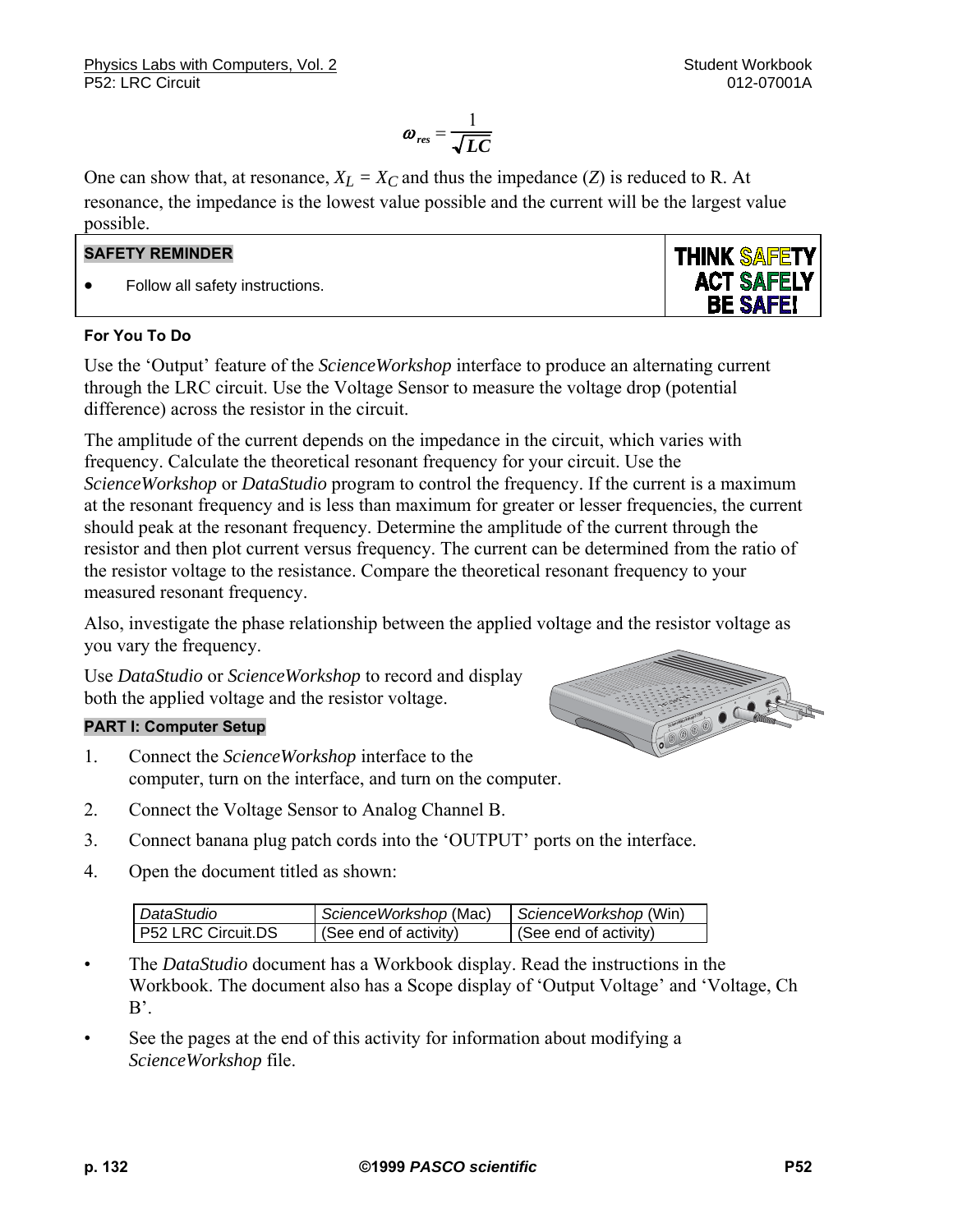• The Signal Generator is set to output a sine wave at 2.97 volts with the initial frequency at 10 Hz. The Signal Generator is set to 'Auto' so it will start and stop automatically when you start and stop measuring data.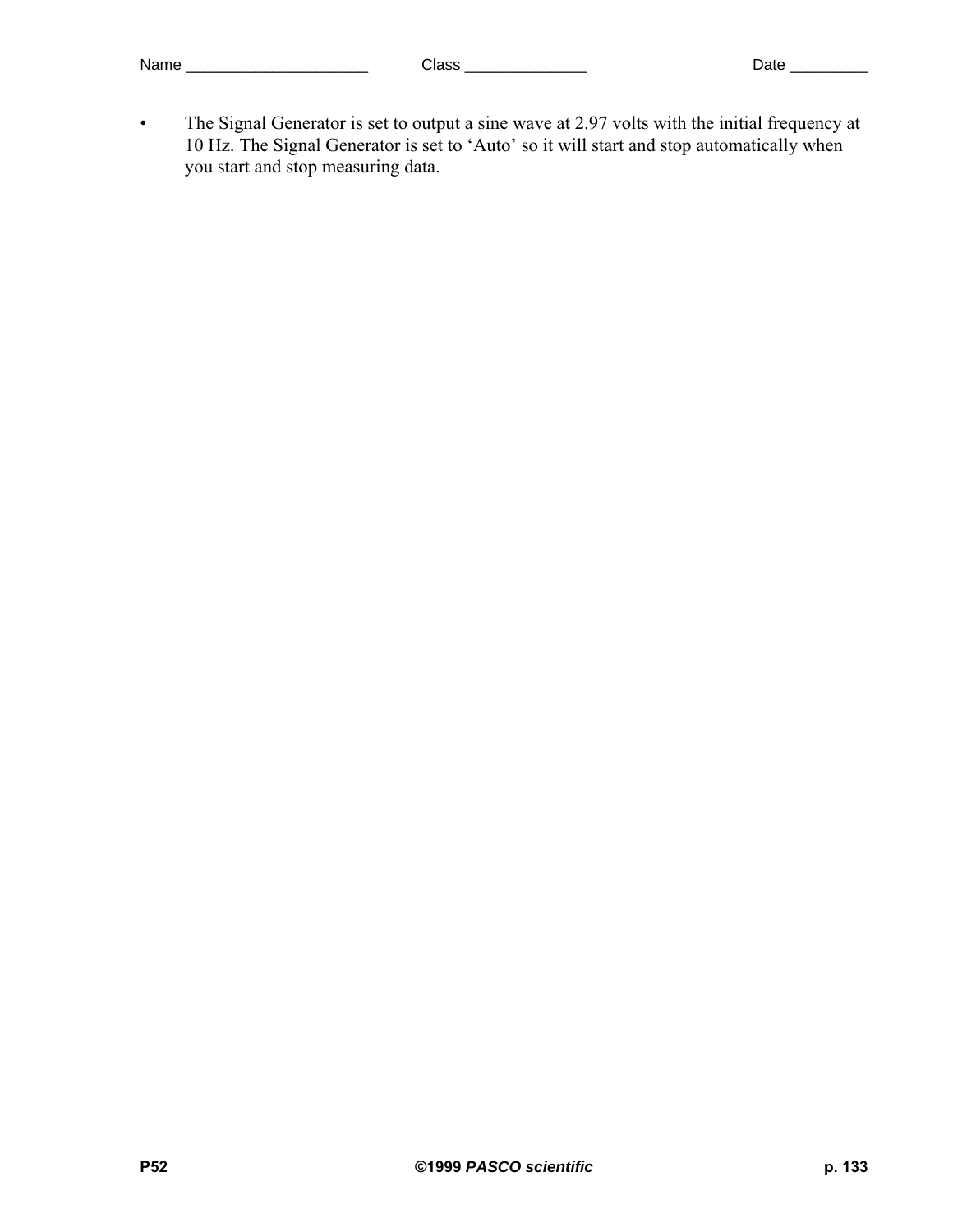### **PART II: Sensor Calibration and Equipment Setup**

- You do not need to calibrate the Voltage Sensors. The following setup shows the AC/DC Electronics Board (EM-9656).
- 1. Connect a 5-inch wire lead between a component spring next to the top banana jack, and the component spring at the right hand edge of the inductor coil. Put the iron core inside the inductor coil.
- 2. Connect the 10- $\Omega$  resistor (brown, black, black) between the component spring at the left-hand edge of the inductor coil, and the second component spring to the left of the top banana jack.
- 3. Connect the 100-µF capacitor between the component spring nearest to the one in which one end of the  $10-\Omega$ resistor is connected, and a component spring nearest to the bottom banana jack at the lower right corner of the AC/DC Electronics Lab circuit board.
- 4. Put alligator clips on the banana plugs of the Voltage Sensor connected to Analog Channel B. Connect the alligator clips of the Voltage Sensor to the wires at both ends of the 10- $\Omega$  resistor. The voltage measured at Analog

Channel B is related to the current through the resistor by  $I = \frac{V_R}{R}$ 

5. Connect banana plug patch cords from the banana jacks on the edge of the AC/DC Electronics Lab Board to the 'OUTPUT' ports on the *ScienceWorkshop* interface.

## **Part III: Data Recording**

- 1. Check the Signal Generator window. Set the waveform to "sine". Set the output voltage to 3 volts. Set the output frequency to 10 Hz.
- 2. Start measuring data. (Click 'Start' in *DataStudio* or 'MON' in *ScienceWorkshop*.)
- The Scope display shows the 'Output' voltage, V, from the interface, and the voltage,  $V_R$ , across the resistor (Channel B).



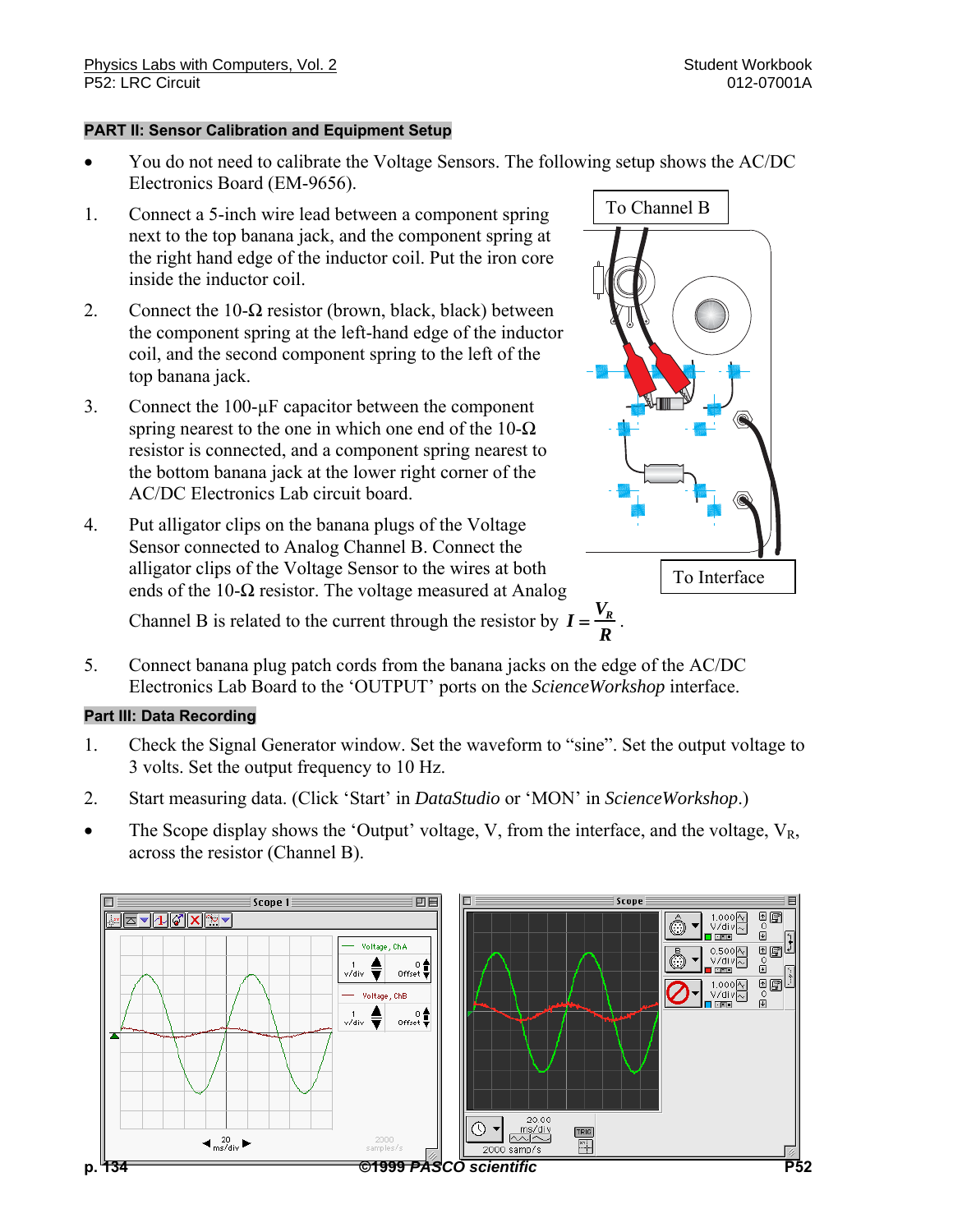- 3. In the Scope display, determine the voltage,  $V_R$ , across the resistor (i.e., voltage from Channel B).
- Hint: In *DataStudio*, click the 'Smart Tool' button ( in the Scope display toolbar. In *ScienceWorkshop*, click the 'Smart Cursor' button ( $\frac{1}{\sqrt{1}}$ ) along the bottom edge of the display. Move the cursor/cross-hair to a peak of the signal that shows the voltage across the resistor,  $V_R$  (Channel B).
- 4. Record the voltage,  $V_R$ , in the Data Table in the Lab Report section next to 10 Hz.
- Hint: In *DataStudio*, the voltage is the first number in the Smart Tool's ordered pair. In *ScienceWorkshop*, the voltage is displayed next to the Input Menu button for Channel B.



- 5. Adjust the function generator to 20 Hz. Repeat the process to find the new value of voltage and record it in the Data Table next to 20 Hz.
- 6. Increase the frequency in 10 Hz increments until 150 Hz. Repeat the process of using the Smart Cursor to find each new value for the resistor voltage,  $V_R$ . Record each voltage value in the Data Table.
- NOTE: Adjust the Sweep Speed in the Scope display using the **Sweep Speed** button as needed.
- 7. Look at the Data Table and estimate the approximate resonant frequency (where voltage across the resistor reaches a maximum).
- 8. Adjust the function generator to the value of your estimate of the resonant frequency. Make fine adjustments to the frequency until the trace of voltage from Channel B is *in phase* with the trace of voltage from Channel A.
- Hint: Switch the Scope display to X-Y mode to check whether the trace of voltage from Channel B (resistor voltage) is *in phase* with the trace of voltage from Channel A (the function generator). See the descriptions below.
- 9. Record the new resonant frequency in the Data Table.
- 10. Stop measuring data.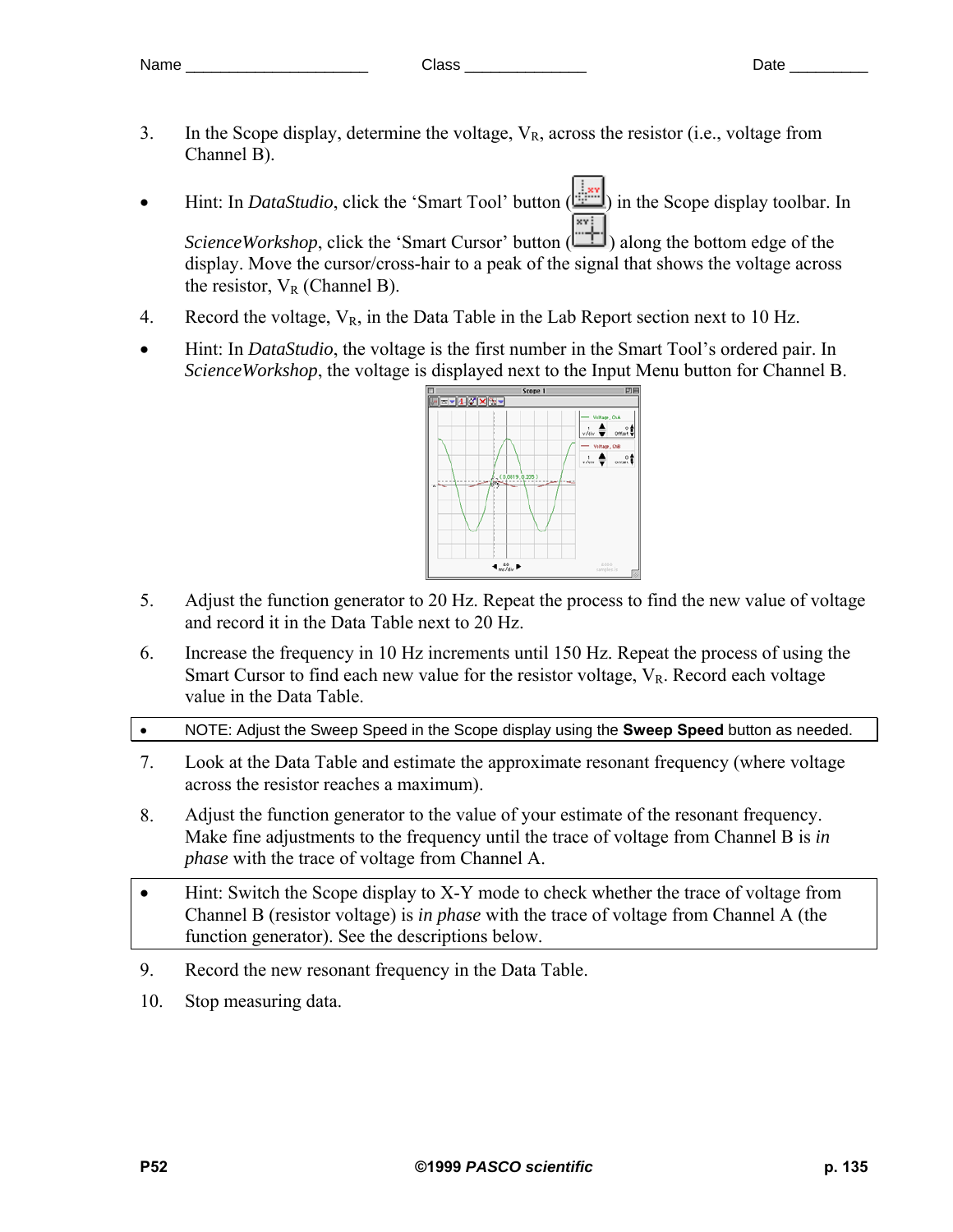### **Frequency Adjustment in XY Mode:** *DataStudio*

- 1. Click Stop.
- 2. In the display, temporarily remove 'Voltage ChB'. (Hint: Click 'Voltage ChB' to select the input and then click the 'Remove' button  $\left(\mathbf{X}\right)$  in the Scope toolbar.)
- 3. Click and drag 'Voltage ChB (v)' from the Summary list to the bottom edge of the Scope display. Drop 'Voltage ChB (v)' onto the Sweep Speed control panel.





- Note: The Sweep Speed control panel will be surrounded by a dashed rectangle when the new input ('Voltage ChB (v)') is on top of the control panel. (See the illustration.)
- 4. Click 'Start' to begin monitoring the data again.
- 5. Adjust the function generator frequency until the Scope display shows a diagonal line. An oval trace means the signals are out-of-phase.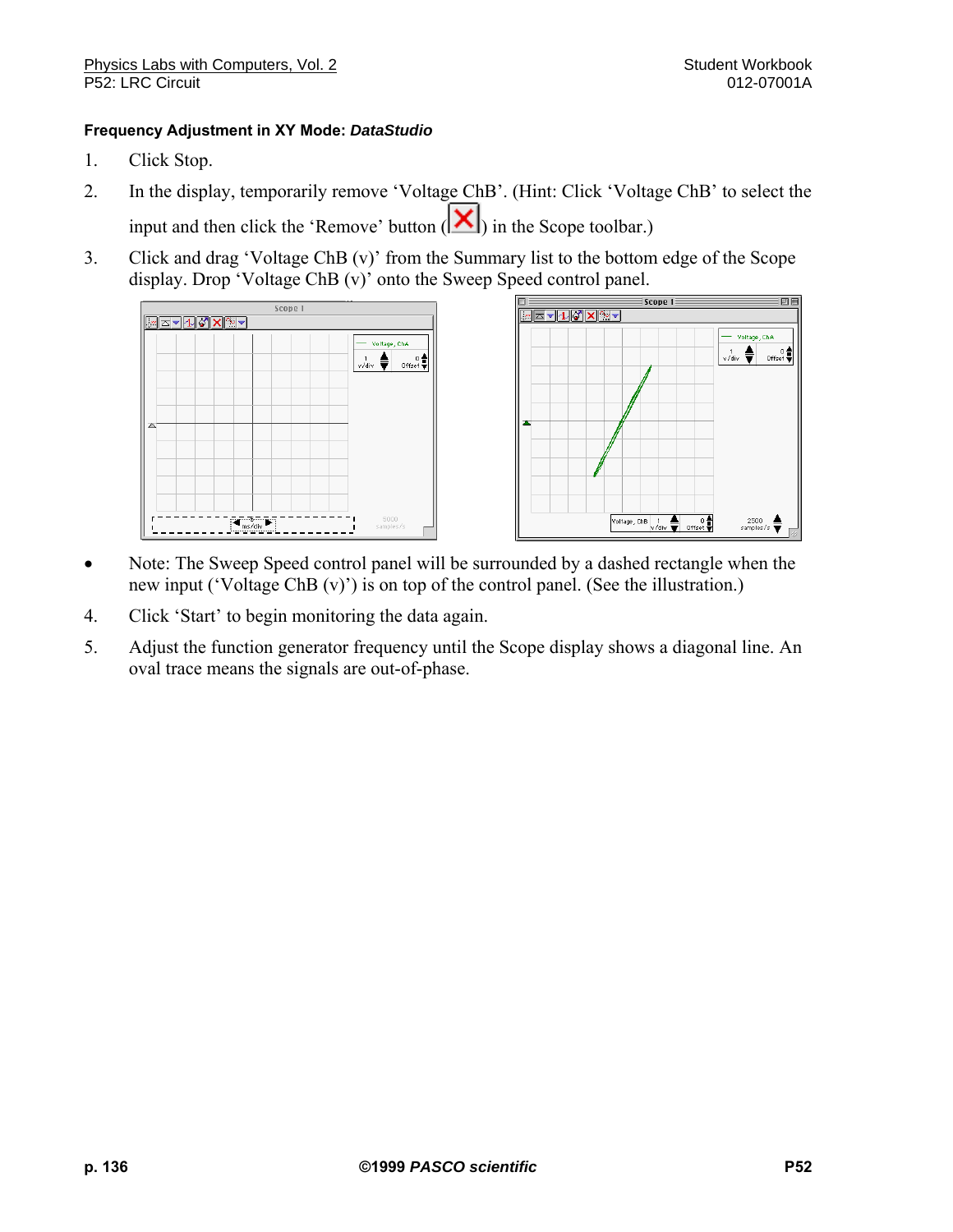## **Frequency Adjustment in XY Mode:** *ScienceWorkshop*

- Click STOP.
- In the Scope display, click the 'Horizontal Axis Input' menu button

( ). Select 'Analog B' from the Horizontal Axis Input menu.

- In the Scope, click the 'Channel B Input' menu button  $\left(\begin{array}{c} \circ \\ \circ \\ \circ \end{array}\right)$ . Select 'No Input' from the Channel B Input menu.
- Click the 'MON' button to begin monitoring data again.
- Adjust the function generator frequency as needed to reach the resonant frequency. When the two inputs are in phase, the Scope display in **X-Y** mode will show a diagonal line. An oval trace means the signals are outof-phase.





• If you have a meter that can measure inductance, resistance, and capacitance, use it to measure the inductance of the coil with the core inside, the resistance of the 10 Ohm resistor, and the capacitance of the 100 microfarad capacitor. Record your values in the Data Table.

## **Analyzing the Data**

- 1. Calculate the current through the resistor for each increment of frequency and record the values in the Data Table.
- 2. Graph the current versus the linear frequency. You can use the software or graph paper. (NOTE: The function generator frequency is the linear frequency.)
- 3. Using the resonant frequency found from the Scope display, calculate the resonant angular frequency and record the value in the Data Table:

$$
\boldsymbol{\omega}_{res}=2\,\pi\boldsymbol{v}_{res}
$$

4. Calculate the theoretical resonant angular frequency using the values of the inductance and capacitance:

$$
\boldsymbol{\omega}_{res} = \frac{1}{\sqrt{LC}}
$$

# **Record your results in the Lab Report section.**



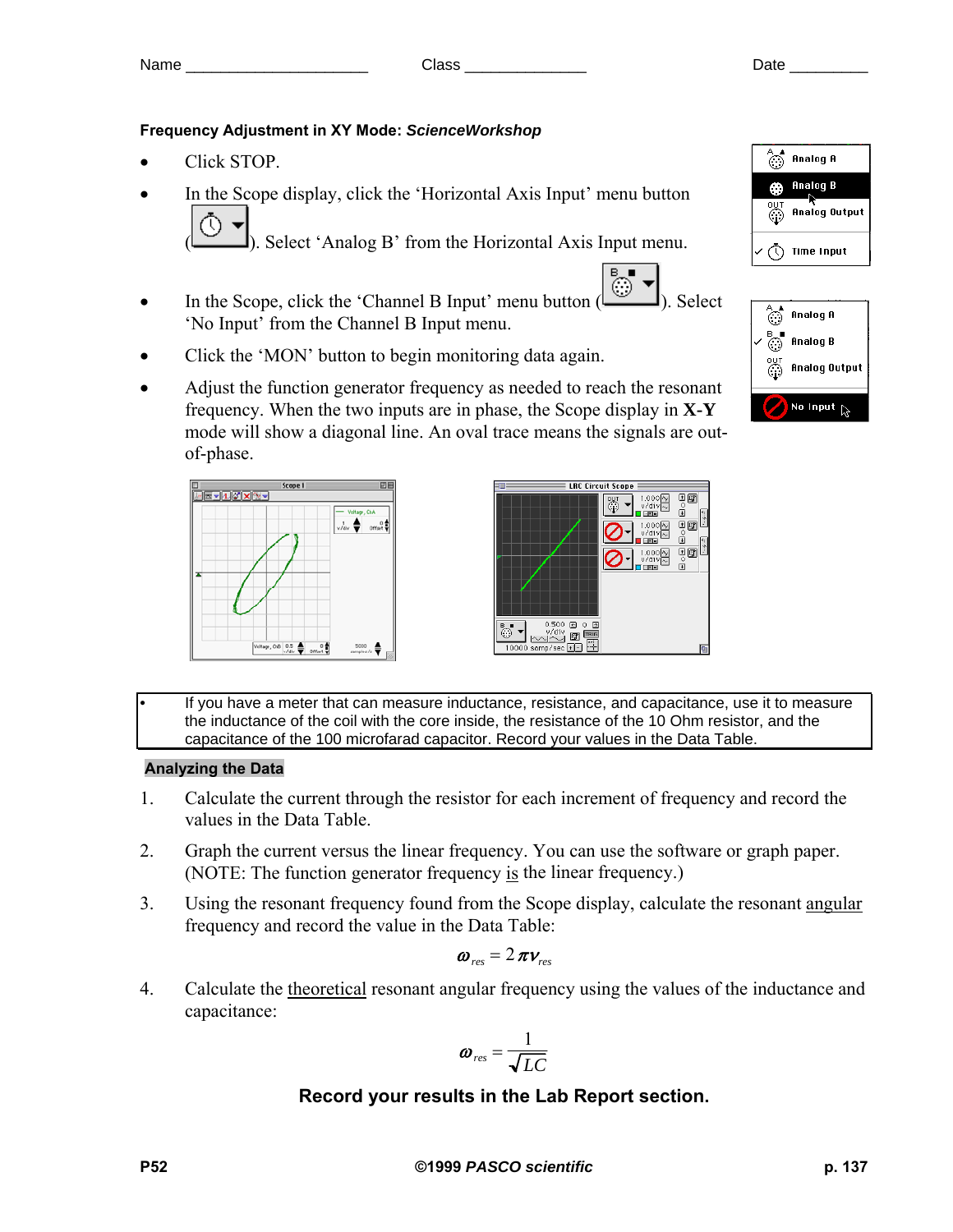# **Lab Report - Activity P52: LRC Circuit**

### **What Do You Think?**

The purpose of this activity is to study resonance in an inductor-resistor-capacitor circuit (LRC circuit) by examining the current through the circuit as a function of the frequency of the applied voltage. What will happen to the amplitude of the current in the LRC circuit when the frequency of the applied voltage is at or near the resonant frequency of the circuit?

#### **Data Table**

| Freq (Hz) | $V_R$ | Current $(V_R/R)$ | Freq (Hz) | $V_R$ | Current $(V_R/R)$ |
|-----------|-------|-------------------|-----------|-------|-------------------|
| 10        |       |                   | 90        |       |                   |
| 20        |       |                   | 100       |       |                   |
| 30        |       |                   | 110       |       |                   |
| 40        |       |                   | 120       |       |                   |
| 50        |       |                   | 130       |       |                   |
| 60        |       |                   | 140       |       |                   |
| 70        |       |                   | 150       |       |                   |
| 80        |       |                   |           |       |                   |

| Item        | Value |
|-------------|-------|
| Inductance  |       |
| Resistance  |       |
| Capacitance |       |

| Resonant frequency (linear)            |  |
|----------------------------------------|--|
| Resonant angular frequency             |  |
| Theoretical resonant angular frequency |  |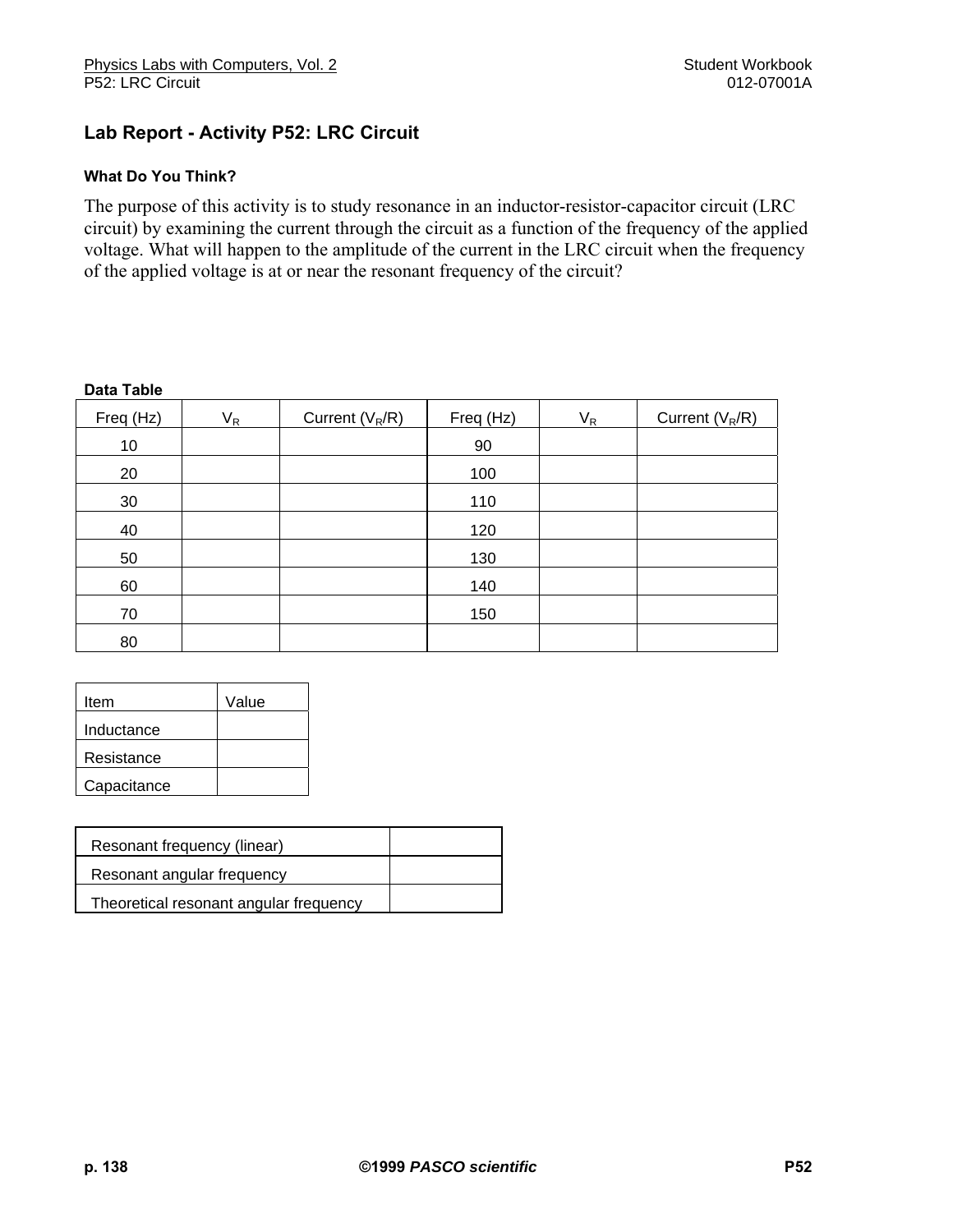## **Questions**

1. How does your measured value for resonant angular frequency compare to the theoretical value for resonant angular frequency?

Remember, Percent difference 
$$
=\left|\frac{|theoretical - actual|}{theoretical}\right| \times 100\%
$$

- 2. Is the plot of current versus frequency symmetrical about the resonant frequency? Explain.
- 3. At resonance, the reactances of the inductor and the capacitor cancel each other so that the impedance  $(Z)$  is equal to just the resistance  $(R)$ . Calculate the resistance of the circuit by using the amplitude of the current at resonance in the equation  $R = \frac{V}{I}$  (where *V* is the amplitude of the applied voltage). Is this resistance equal to 10 ohms? Why not?

# **Optional**

- 1. Use the Voltage Sensor in Analog Channel B to measure the peak voltage across each of the components of the circuit individually. The sum of these peak voltages do not equal the applied peak voltage. Why not? Draw a phasor diagram to explain this.
- 2. Determine whether the resonant frequency depends on the resistance.

 (To see if the resistance makes a difference, set the Scope to the resonant frequency and then replace the 10-ohm resistor by a 100-ohm resistor. Does the resonant frequency increase, decrease, or stay the same?)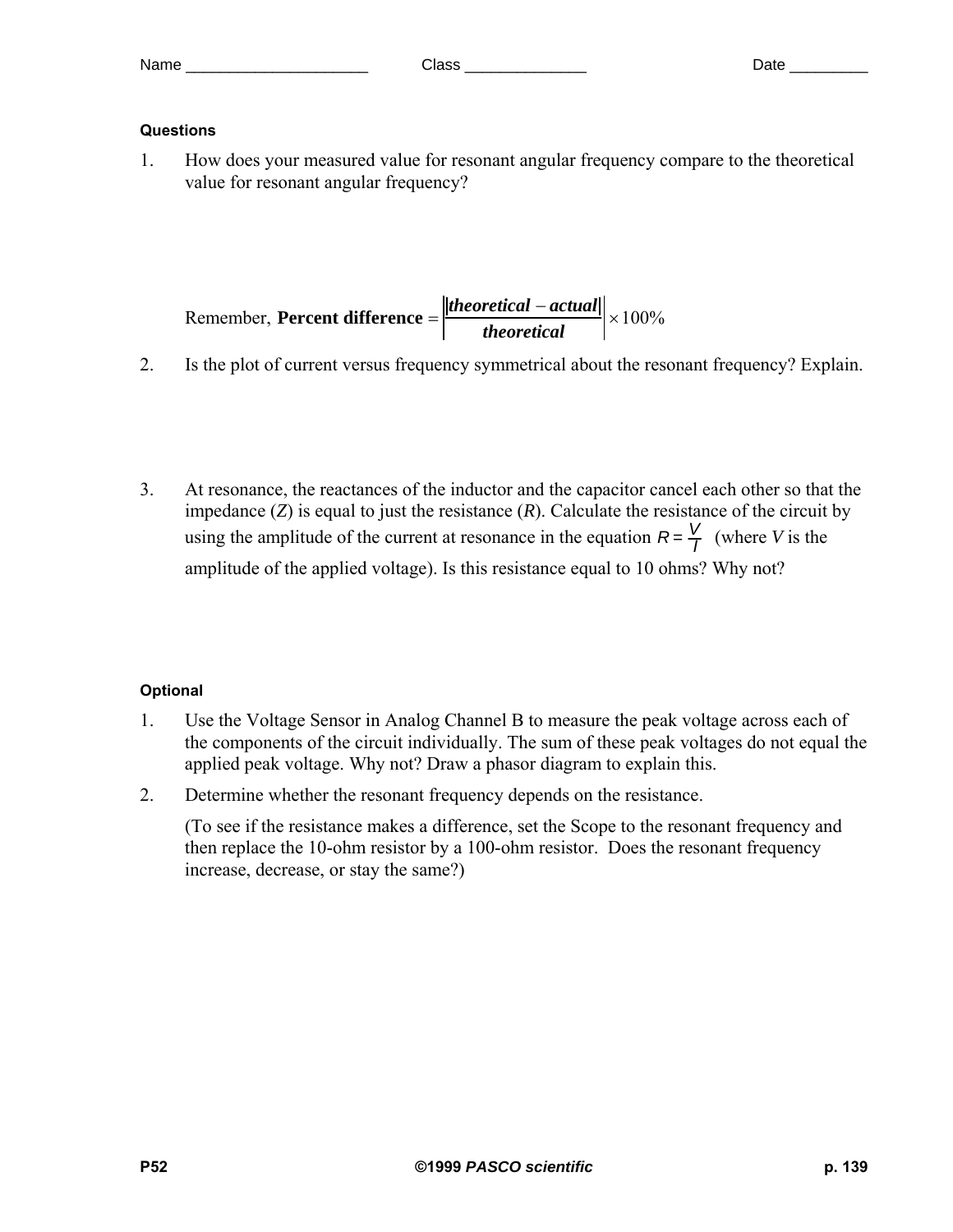#### **Graphing Current vs. Linear Frequency using** *DataStudio*

You can enter data into a Table display and then show the data in a Graph window.

1. Select 'New Empty Data Table' from the Experiment menu.



2. The Table has two columns labeled 'X' and 'Y'. The first cell under the 'X' column is ready for you to enter a number.

|               | $\overline{\phantom{a}}$ Table 1 $\overline{\phantom{a}}$ | 凹目 |
|---------------|-----------------------------------------------------------|----|
|               | Data                                                      |    |
| Lditable Data |                                                           |    |
| Data          |                                                           |    |
| ×             | Y                                                         |    |
| b.cool        |                                                           |    |
|               | 0.000                                                     |    |
|               |                                                           |    |

3. Enter the first value of frequency (Freq (Hz)), click <TAB>, and enter the first value of current (Current =  $V_R/R$ ). Click <TAB> to move to the second row.

|                | 回目<br>Table $1 \equiv$ |  |
|----------------|------------------------|--|
|                | Data                   |  |
| LEditable Data |                        |  |
| Data           |                        |  |
| ×              | Y                      |  |
| 10.000         | 0.203                  |  |
| 20.000         | 0.372                  |  |
| 30.000         | 0.608                  |  |
|                |                        |  |

- 4. Continue to enter values of frequency and current. (Note: *DataStudio* anticipates the next value of frequency for you.)
- 5. Select 'Add Display…' from the Experiment menu.

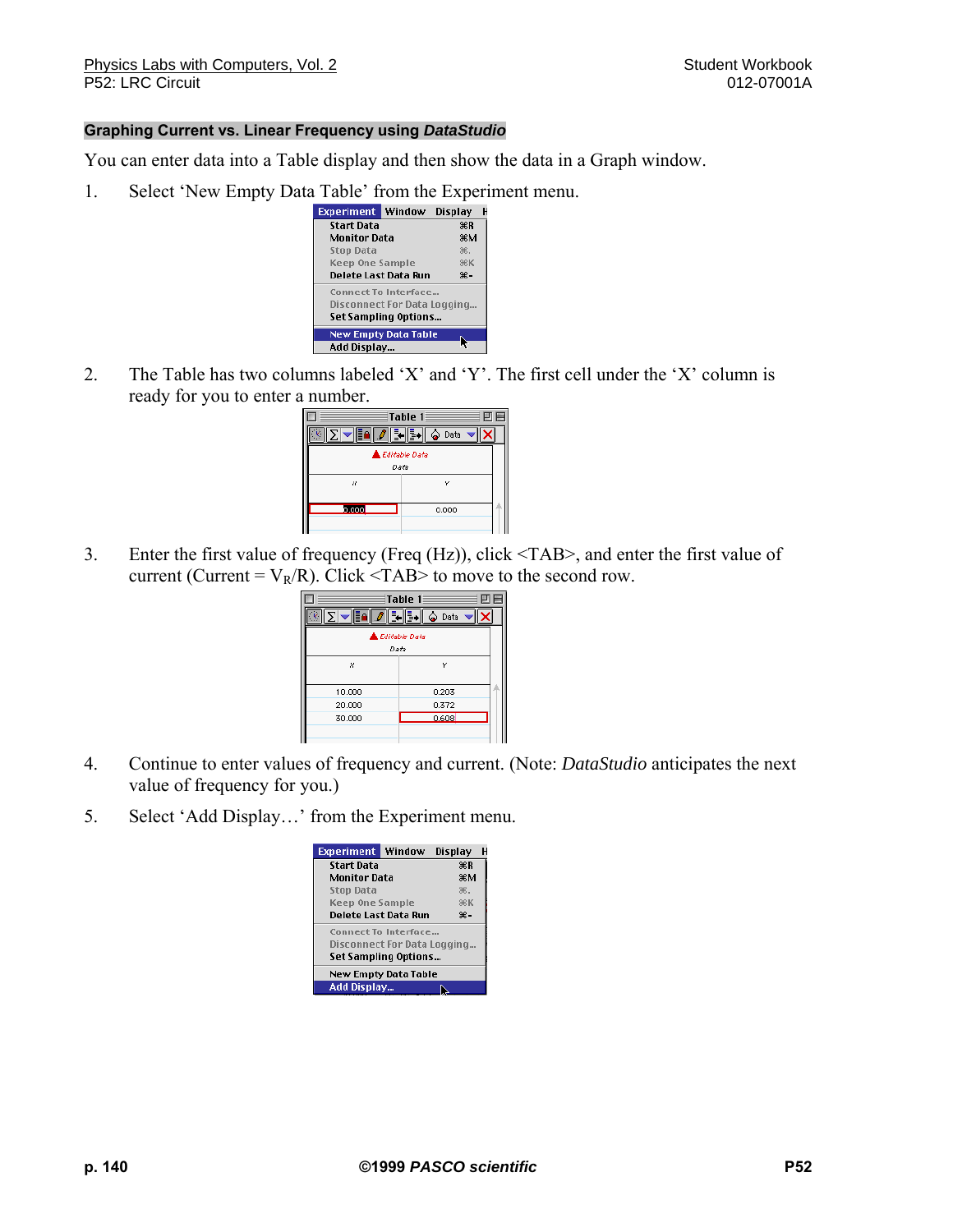- Name \_\_\_\_\_\_\_\_\_\_\_\_\_\_\_\_\_\_\_\_\_\_\_ Class \_\_\_\_\_\_\_\_\_\_\_\_\_\_\_ Date \_\_\_\_\_\_\_\_\_\_
- 6. Click 'Graph' and then click 'OK' in the 'Please Choose…' window.

|                   | Please Choose                                                  |
|-------------------|----------------------------------------------------------------|
| Choose a display. |                                                                |
|                   | Digits<br>FFT<br>Graph<br>Histogram<br>Meter<br>Scope<br>Table |
|                   | Cancel<br>OK                                                   |

- 7. From the Summary list, click and drag 'Data' (under 'Editable Data') to the new Graph.
- The Graph shows that current peaks at about 80.



• To add labels to the Y-axis and X-axis, double-click on 'Editable Data' in the Summary

| <b>Data Properties</b>    |                                |  |  |
|---------------------------|--------------------------------|--|--|
| <b>Measurement Label:</b> |                                |  |  |
| Editable Data             |                                |  |  |
| Description:              |                                |  |  |
| Data entered or imported. |                                |  |  |
| X Label<br>Y Label        |                                |  |  |
| Label:                    | Units:                         |  |  |
| Frequency                 | <b>Hz</b>                      |  |  |
| <b>Display Min:</b>       | <b>Display Max:</b>            |  |  |
| 0.000                     | 0.000                          |  |  |
| Accuracy:<br>0.001        | <b>Display Precision:</b><br>3 |  |  |
| OK<br>Cancel              |                                |  |  |

list to open the Data Properties window.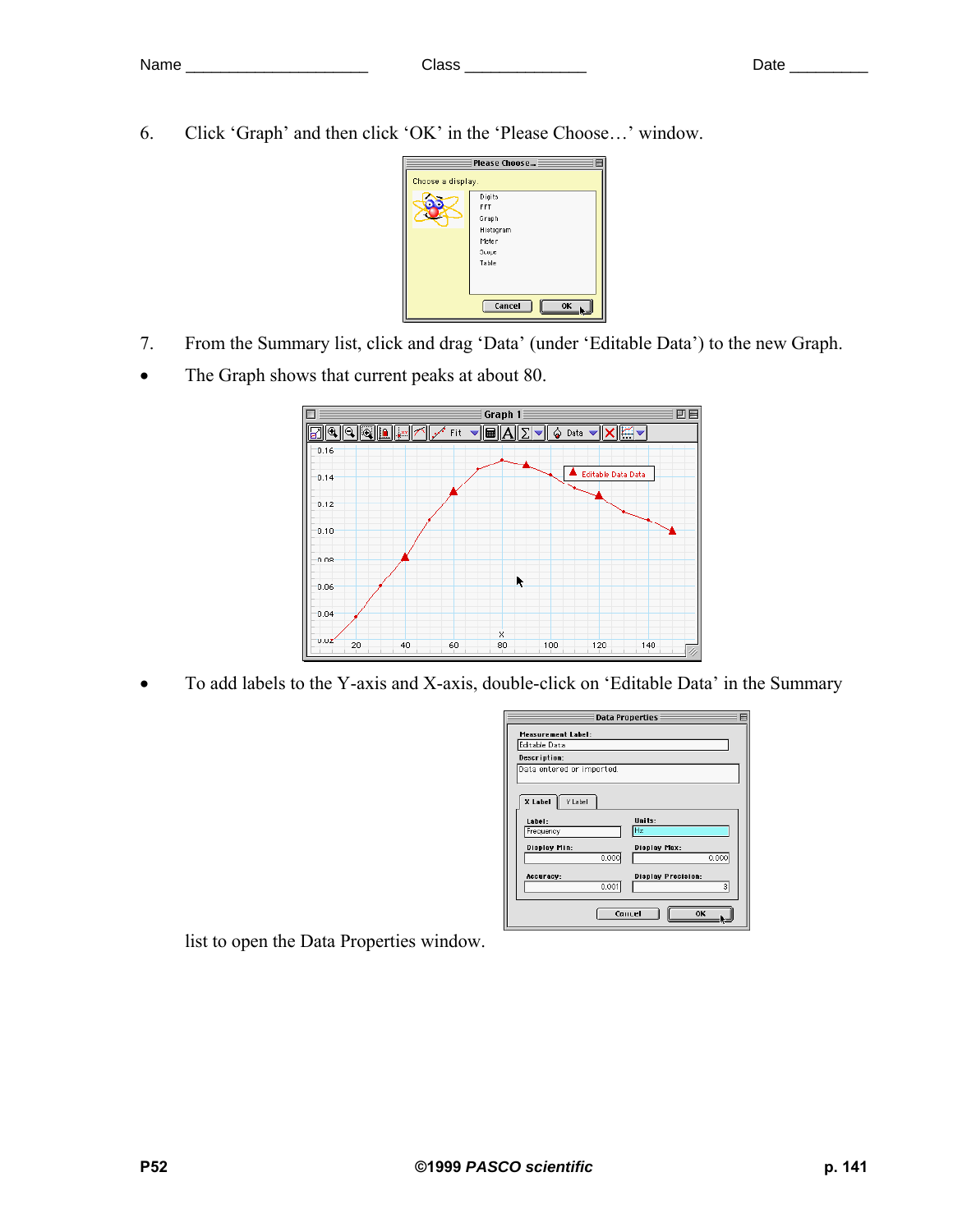| <b>Data Properties</b>    |                           |
|---------------------------|---------------------------|
| Measurement Label:        |                           |
| Editable Data             |                           |
| Description:              |                           |
| Data entered or imported. |                           |
|                           |                           |
| Y Label<br>X Label        |                           |
| Label:                    | Units:                    |
| Current                   | А                         |
| <b>Display Min:</b>       | Display Max:              |
| 0.000                     | 0.000                     |
|                           |                           |
| Accuracy:                 | <b>Display Precision:</b> |
| 0.001                     | 3                         |
|                           |                           |
| Cancel                    | ΩK                        |
|                           |                           |

• Enter 'Current' for the Y Label and 'A' for the Units, and enter 'Frequency' for the X Label and 'Hz' for the units. Click 'OK' to return to the Graph.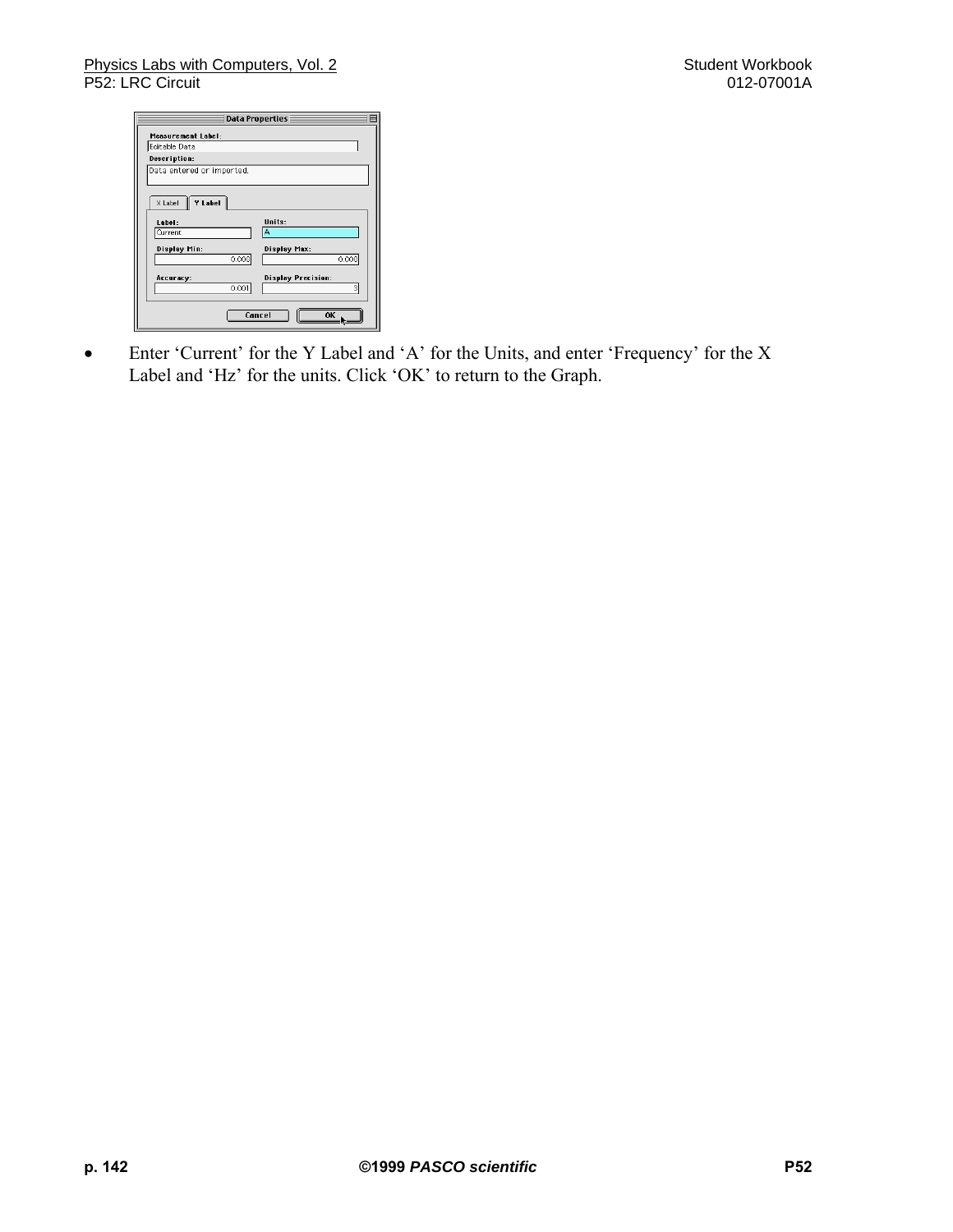**Experiment Notes** 

## **Graphing Current vs. Linear Frequency using** *ScienceWorkshop*

You can type data into the Notes window and then display the data in a Graph window.

- 1. Clear the text and graphics (if any) from the Notes window.
- 2. Type data into the Notes window using the following procedure:

<independent variable value #1><TAB><dependent variable value #1><return>

 $\leq$ independent variable value #2 $\geq$ TAB $\geq$ dependent variable value #2 $\geq$ return $\geq$ , etc.

T

- In this case, the independent variable is frequency, and the dependent variable value is the current.
- For example, the figure shows two columns of numbers typed into a Notes window. The first column represents the linear **frequencies**. The second column represents hypothetical values of **current**.
- 3. Use the cursor to select (highlight) the two columns of numbers, or click the 'Edit' menu and pick 'Select All'**.**

| εσπ   | Experimei  |       |  |
|-------|------------|-------|--|
| Cut   |            | жH    |  |
| Copy  |            | ЖC    |  |
| Paste |            | жU    |  |
| Clear |            |       |  |
|       |            |       |  |
|       | Select All | - 343 |  |

- 4. Copy the selection (use 'Copy' from the Edit menu).
- 5. Click the Display Menu and select 'New Graph'.
- 6. Click the **Plot Data Options** button ( $\boxed{\mathbb{E}}$ ) in the new graph display. The Plot Data Options window will open.
- 7. Click **Paste** to paste your numbers for frequency and current into the graph. Click **OK** to return to the graph. Click the Autoscale button ( $\boxed{\boxed{\boxed{\cdots}}}$ ) to rescale the graph to fit your data.



Notice that the horizontal axis shows "Time (sec)" rather than frequency, but that the range for the horizontal scale is correct.

| <b>Plot Data Options</b>               |        |
|----------------------------------------|--------|
| $\Box$ Show Prior Runs While Recording |        |
| Match Data:                            |        |
| <b>Points</b><br>0.                    | Paste  |
|                                        | Detete |
| Cancel<br>ΠK                           |        |